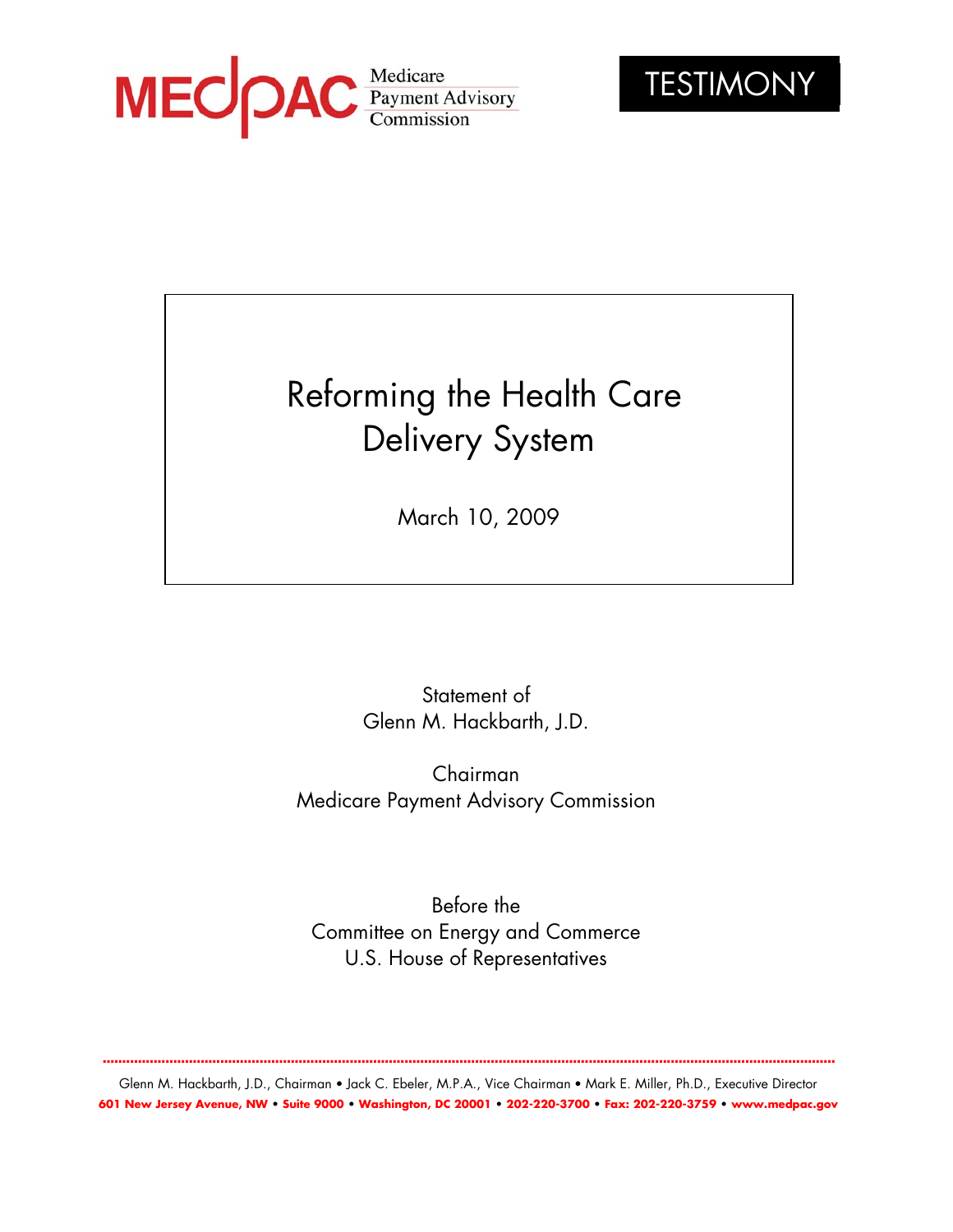Chairman Waxman, Ranking Member Barton, distinguished Committee members. I am Glenn Hackbarth, chairman of the Medicare Payment Advisory Commission (MedPAC). I appreciate the opportunity to be here with you this morning to discuss MedPAC's views on delivery system reform.

The health care delivery system we see today is not a true system: care coordination is rare, specialist care is favored over primary care, quality of care is often poor, and costs are high and increasing at an unsustainable rate. Part of the problem is that Medicare's fee-for-service (FFS) payment systems reward more care, and more complex care, without regard to the value of that care. In addition, Medicare's payment systems create separate payment "silos" (e.g., inpatient, physicians, post-acute care providers) and do not encourage coordination among providers within a silo or across the silos. We must address those limitations—creating new payment methods that will reward efficient use of our limited resources and encourage the effective integration of care.

Medicare has not been the sole cause of the problem, nor should it be the only participant in the solution. Private payer rates and incentives perpetuate system inefficiencies and the current disconnect among different payers creates mixed signals to providers. This contributes to the perception that one payer is cross-subsidizing other payers and further exacerbates the problem. Private and other public payers will need to change payment systems to bring about the conditions needed to change the broader health care delivery system. But Medicare should not wait for others to act first—it can lead the way to broader delivery system reform.

## **Why is fundamental change needed?**

The Medicare program should provide its beneficiaries with access to appropriate, high quality care while spending the money entrusted to it by the taxpayers as carefully as possible. But too often that goal is not being realized and we see evidence of poor quality care and spending growth that threatens the program's fiscal sustainability.

#### **Poor quality**

Many studies show serious quality problems in the American health care system. McGlynn found that participants received about half of the recommended care (McGlynn et al 2003). Schoen found wide variation across states in hospital admissions for ambulatory-care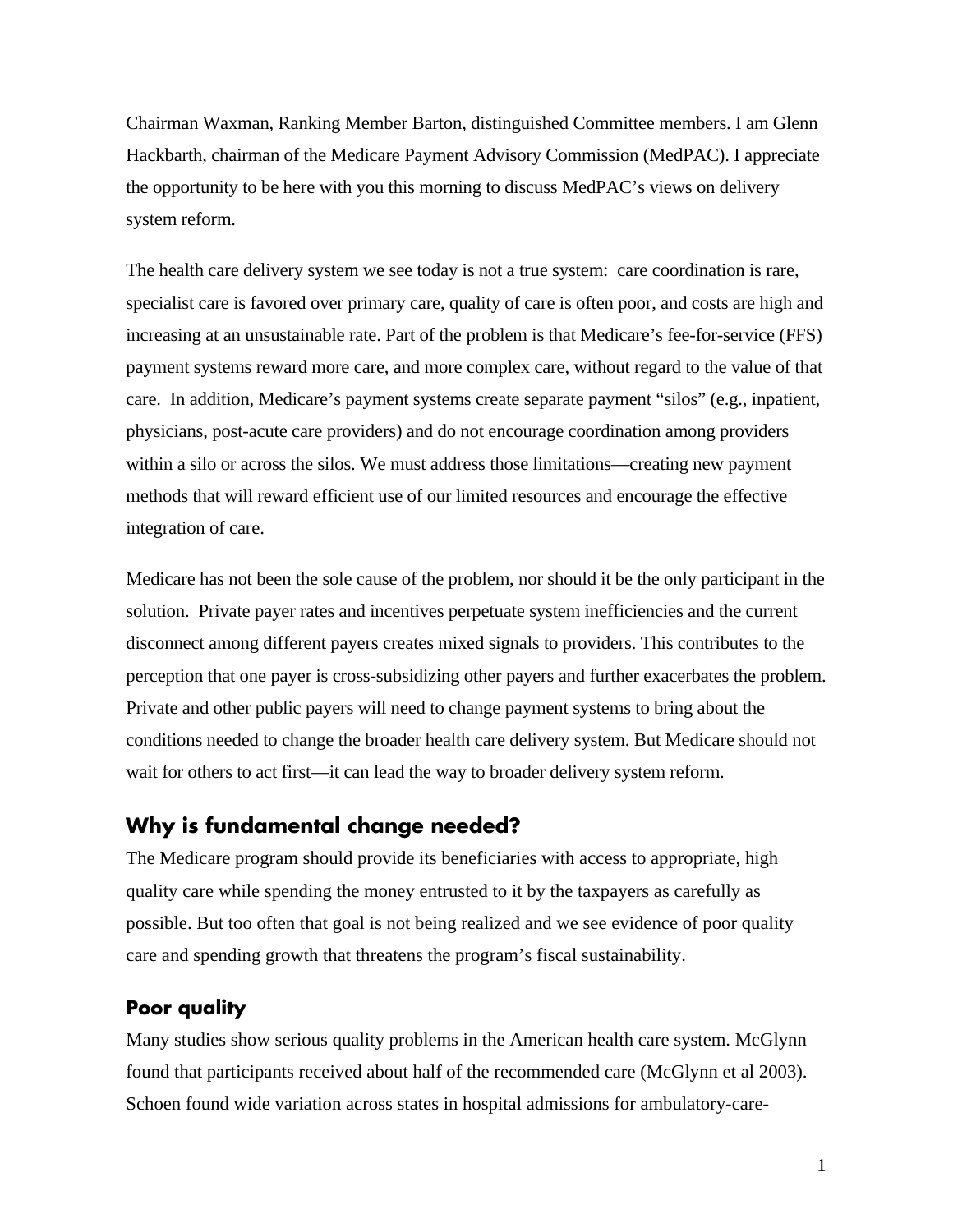sensitive conditions (i.e., admissions that are potentially preventable with improved ambulatory care) (Schoen et al 2006). In *Crossing the Quality Chasm*, the Institute of Medicine pointed out that there were serious shortcomings in quality as well as the absence of real progress toward restructuring heath care systems to address both quality and cost concerns (IOM 2001).

At the same time that Americans are not receiving enough of the recommended care, the care they are receiving may not be appropriate. For 30 years, researchers at Dartmouth's Center for the Evaluative Clinical Sciences have documented the wide variation across the United States in Medicare spending and rates of service use (see Figure 1). Most of this variation is not driven by differences in the payment rates across the country but instead by the use of services. Dartmouth finds most of the variation is caused by differing rates of use for supplysensitive services, that is, services whose use is likely driven by a geographic area's supply of specialists and technology (Wennberg et al. 2002). Areas with higher ratios of specialty care to primary care physicians also show higher use of services.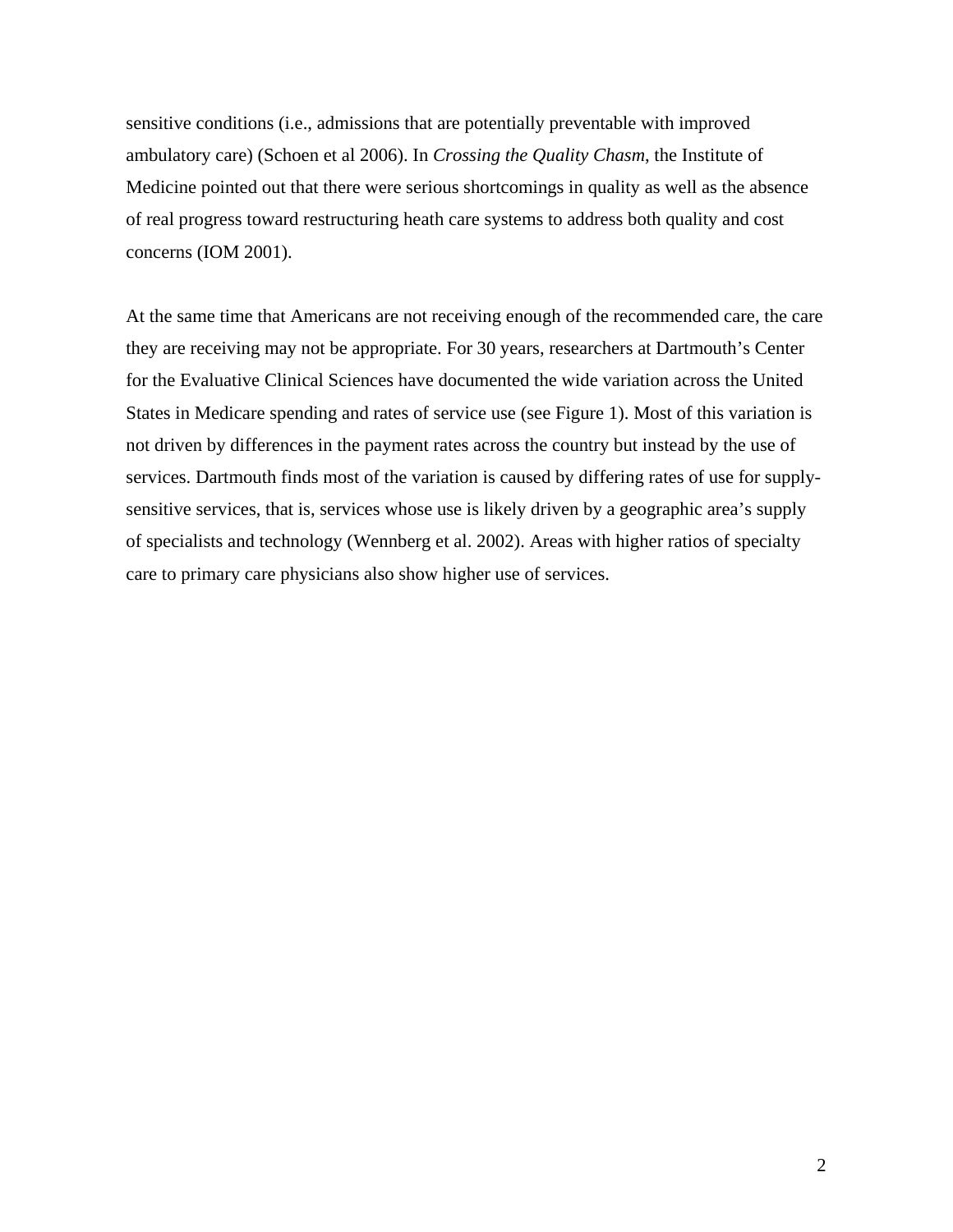

#### **Figure 1. Total Medicare spending by Hospital Referral Region**

Source: Dartmouth Atlas of Health Care, 2005 Medicare claims data.

The higher rates of use are often not associated with better outcomes or quality and instead suggest inefficiencies. In fact, a recent analysis by Davis and Schoen shows at the state level that no relationship exists between health care spending per capita and mortality amenable to medical care, that an inverse relationship exists between spending and rankings on quality of care, and that high correlations exist between spending and both preventable hospitalizations and hospitalizations for ambulatory-care-sensitive conditions (Davis and Schoen 2007). These findings point to inefficient spending patterns and opportunities for improvement.

#### **Sustainability concerns**

This inefficiency costs the Federal government many billions of dollars each year, expenditures we can ill afford. The share of the nation's GDP committed to Medicare is projected to grow to unprecedented levels, squeezing other priorities in the federal budget (see Figure 2). For example, the Supplementary Medical Insurance Trust Fund (which covers outpatient and physician services, and prescription drugs) is financed automatically with general revenues and beneficiary premiums, but the trustees point out that financing from the federal government's general fund, which is funded primarily through income taxes, would have to increase sharply to match the expected growth in spending.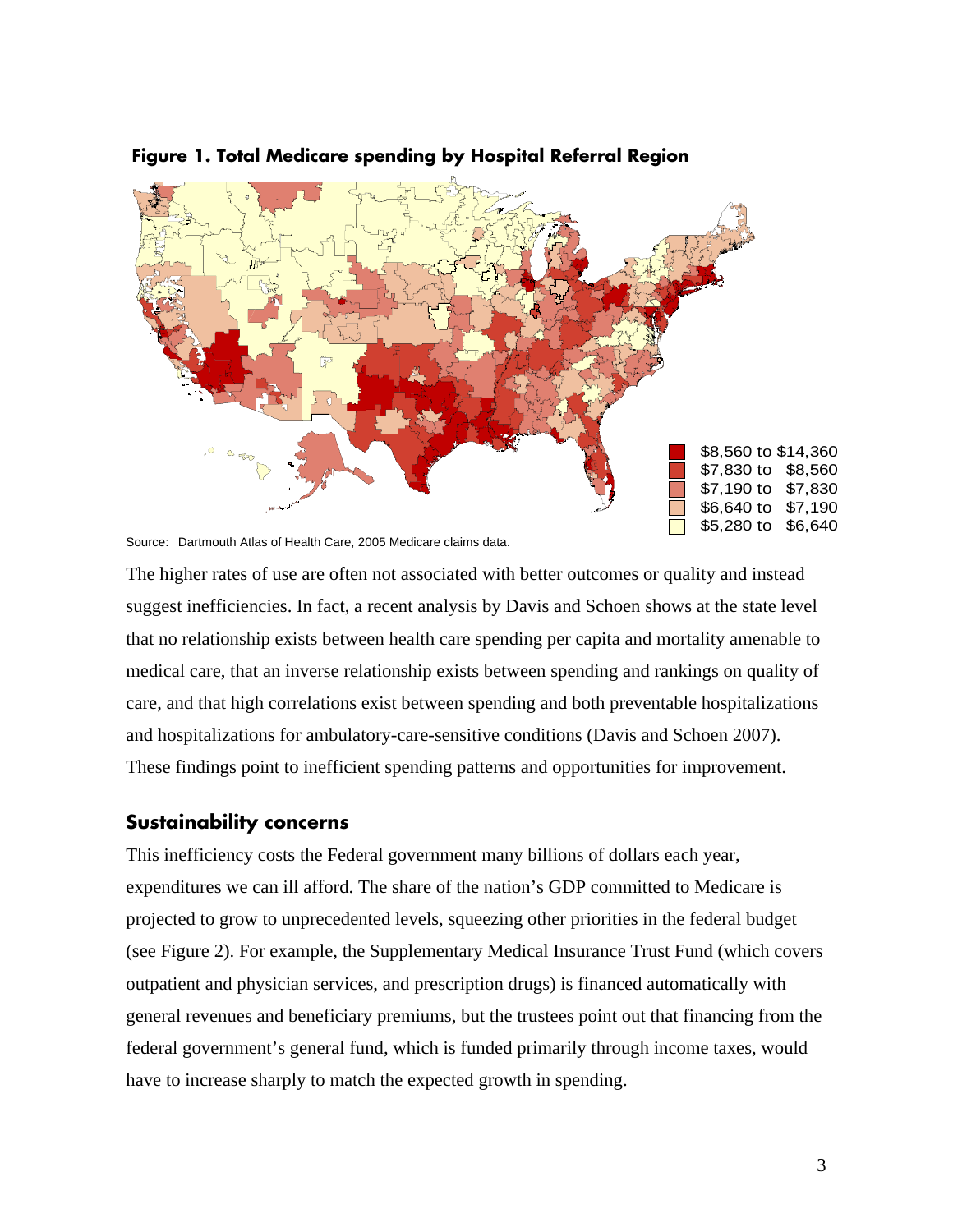

**Figure 2. Medicare faces serious challenges with long-term financing** 

In addition, expenditures from the Hospital Insurance (HI) trust fund, which funds inpatient stays and other post-acute care, exceeded its annual income from taxes in 2008. In their most recent report, the Medicare trustees project that, under intermediate assumptions, the assets of the HI trust fund will be exhausted in 2019. Income from payroll taxes collected in that year would cover 78 percent of projected benefit expenditures. (The recent downturn in the economy is expected to move the HI exhaustion date closer by one to three years in the next Trustees' Report (BNA, 2009).)

Rapid growth in Medicare spending has implications for beneficiaries and taxpayers. Between 2000 and 2007, Medicare beneficiaries faced average annual increases in the Part B premium of nearly 9.8 percent. Meanwhile, monthly Social Security benefits grew by about 4 percent annually over the same period. The average cost of SMI premiums and cost sharing

set of assumptions. Tax on benefits refers to a portion of income taxes that higher income individuals pay on Social Security benefits that is designated for Medicare. State transfers (often called the Part D "clawback") refer to payments called for within the Medicare Prescription Drug, Improvement, and Modernization Act of 2003 from the states to Medicare for assuming primary responsibility for prescription drug spending. Source: 2008 Annual Report of the Boards of Trustees of the Medicare Trust Funds.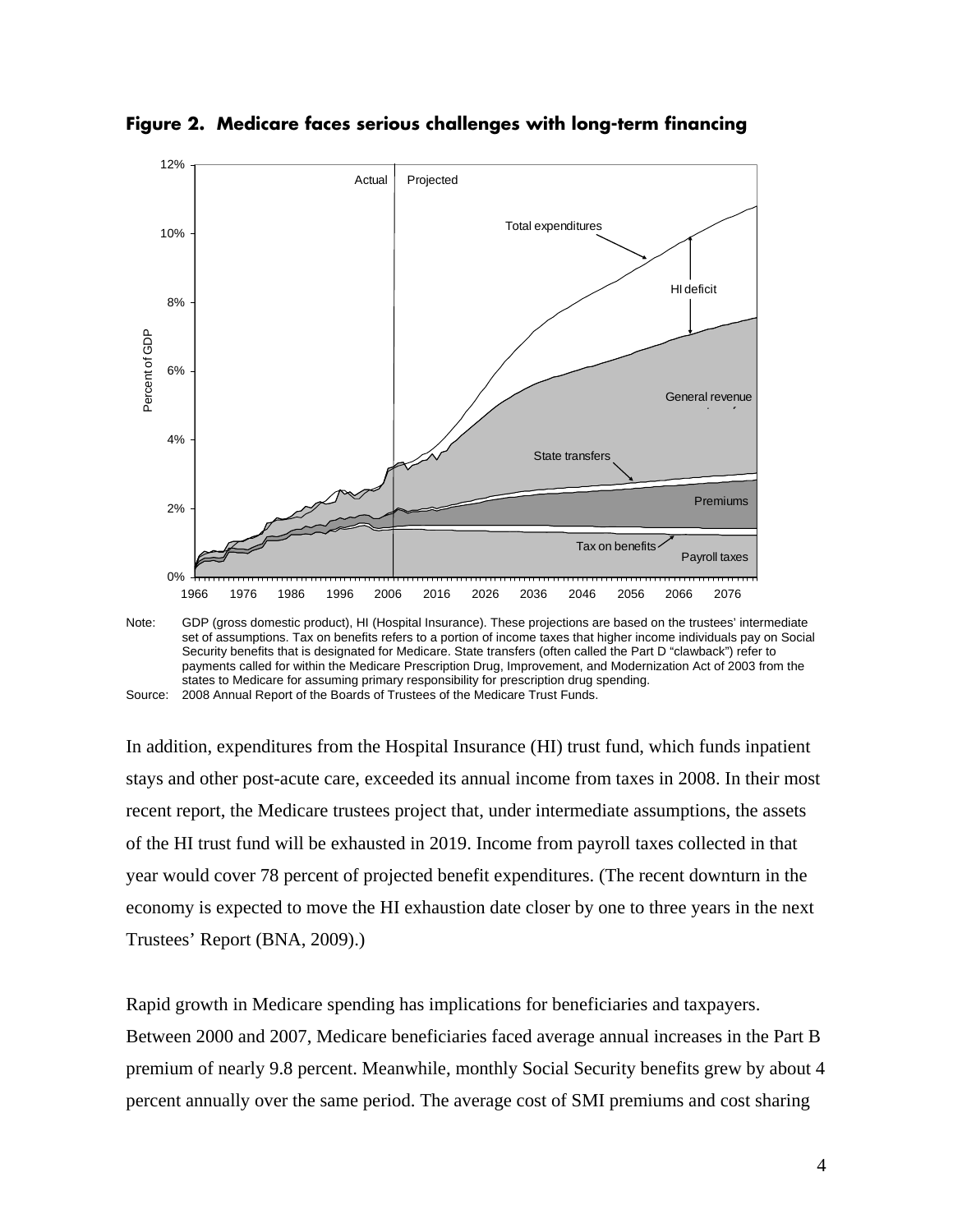for Part B and Part D absorbs about 26 percent of Social Security benefits. Growth in Medicare premiums and cost sharing will continue to absorb an increasing share of Social Security income. At the same time, Medicare's lack of a catastrophic cap on cost sharing will continue to represent a financial risk for beneficiaries. Almost 60 percent of beneficiaries (or their former employers) now buy supplemental coverage to help offset this risk and Medicare's cost sharing.

### **Barriers to achieving value in Medicare**

Many of the barriers that prevent Medicare from improving quality and controlling costs obtaining better value—stem from the incentives in Medicare's payment systems. Medicare's payment systems are primarily fee-for-service (FFS). That is, Medicare pays for each service delivered to a beneficiary by a provider meeting the conditions of participation for the program. FFS payment systems reward providers who increase the volume of services they provide regardless of the benefit of the service. As discussed above, the volume of services per beneficiary varies widely across the country, but areas with higher volume do not have better outcomes. FFS systems are not designed to reward higher quality; payments are not increased if quality improves and in some cases may increase in response to low quality care. For example, some hospital readmissions may be a result of poor quality care and currently those readmissions are fully paid for by Medicare.

While this testimony focuses on changes to Medicare FFS payment systems that would encourage delivery system reform, the payment system for Medicare Advantage (MA) plans also needs reform, as we have previously reported. In aggregate, the MA program continues to be more costly than the traditional program. Plan bids for the traditional Medicare benefit package average 102 percent of FFS in 2009, compared with 101 percent of FFS in 2008. In 2009, MA payments per enrollee are projected to be 114 percent of comparable FFS spending for 2009, compared with 113 percent in 2008. Many MA plans have not changed the way care is delivered and often function much like the Medicare FFS program. High MA payments provide a signal to plans that the Medicare program is willing to pay more for the same services in MA than it does in FFS. Similarly, these higher payments signal to beneficiaries that they should join MA plans because they offer richer, benefits, albeit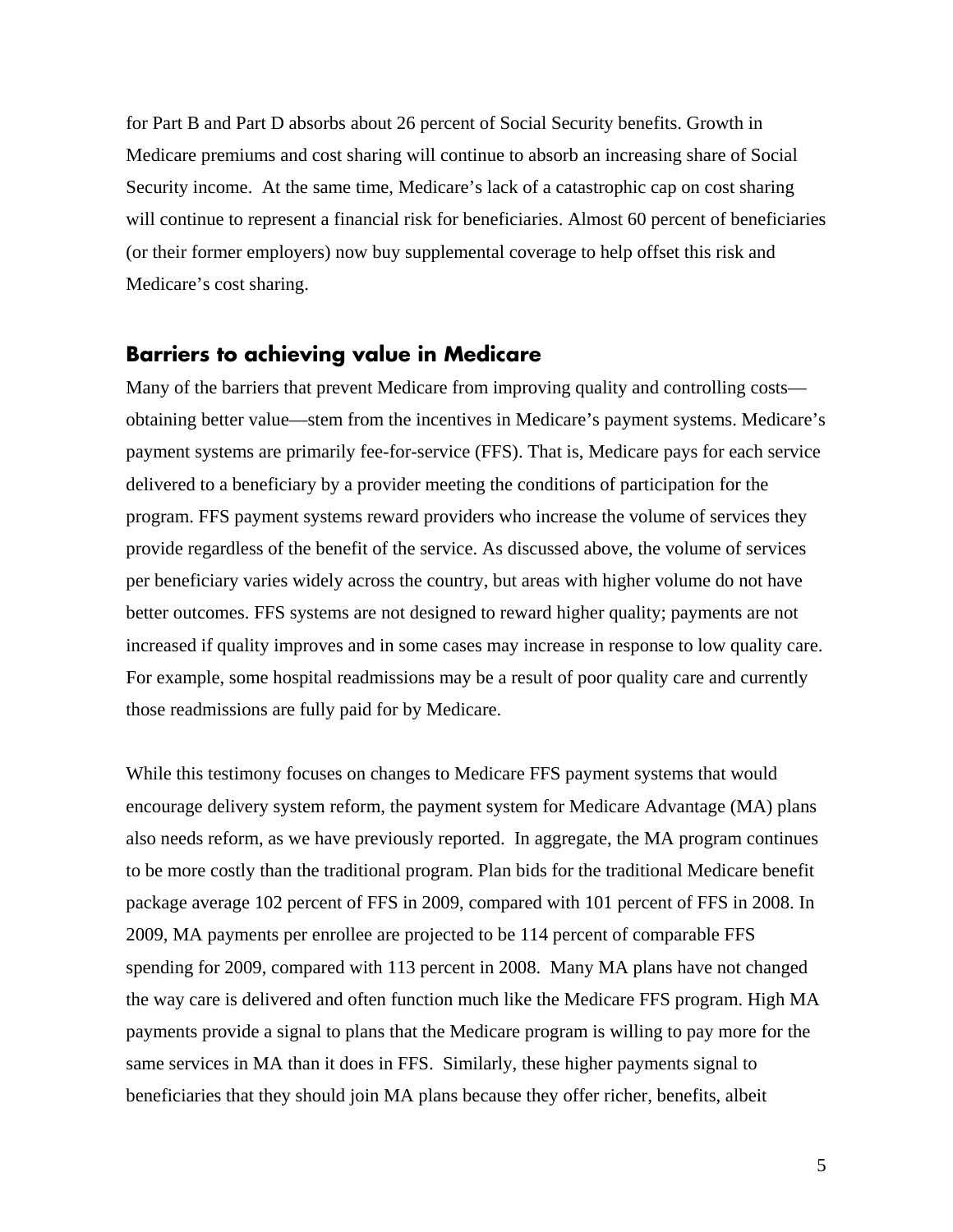financed by taxpayer dollars. This is inconsistent with MedPAC's position supporting financial neutrality between FFS and MA. To encourage efficiency across the Medicare program, Medicare needs to exert comparable and consistent financial pressure on both the FFS and MA programs, coupled with meaningful quality measurement and pay-forperformance (P4P) programs, to maximize the value it receives for the dollars it spends.

MedPAC has identified four specific problems that make it difficult for Medicare to achieve its goals: lack of fiscal pressure, price distortion, lack of accountability, lack of care coordination, and lack of information. These are discussed below.

*Lack of fiscal pressure.* Medicare payment policies ought to exert fiscal pressure on providers. In a fully competitive market, this happens automatically through the "invisible hand" of competition. Under Medicare's administered price systems, however, the Congress must exert this pressure by limiting updates to Medicare rates–or even reducing base rates in some instances (e.g., home health). MedPAC's research shows that provider costs are not immutable; they vary according to how much pressure is applied on rates. Providers under significant cost pressure have lower costs than those under less pressure. Moreover, MedPAC research demonstrates that providers can provide high quality care even while maintaining much lower costs.

Our analysis shows that in 2007, hospitals under low financial pressure in the prior years had higher standardized costs per discharge (\$6,400) than hospitals under high financial pressure (\$5,800). Over time, aggregate hospital cost growth has moved in parallel with margins on private-payer patients (Figure 3). Due to managed care restraining private-payer payment rates in the 1990s, hospitals' rate of cost growth in that period was below input price inflation. However, from 2001 through 2007, after profits from private payers increased, hospitals' rate of cost growth was higher than the rate of increase in the market basket of input prices. This resulted in lower Medicare margins. Hospitals with the highest private payments and most robust non-Medicare sources of revenues have lower Medicare margins (-11.7 percent) than hospitals under greater fiscal pressure (4.2 percent).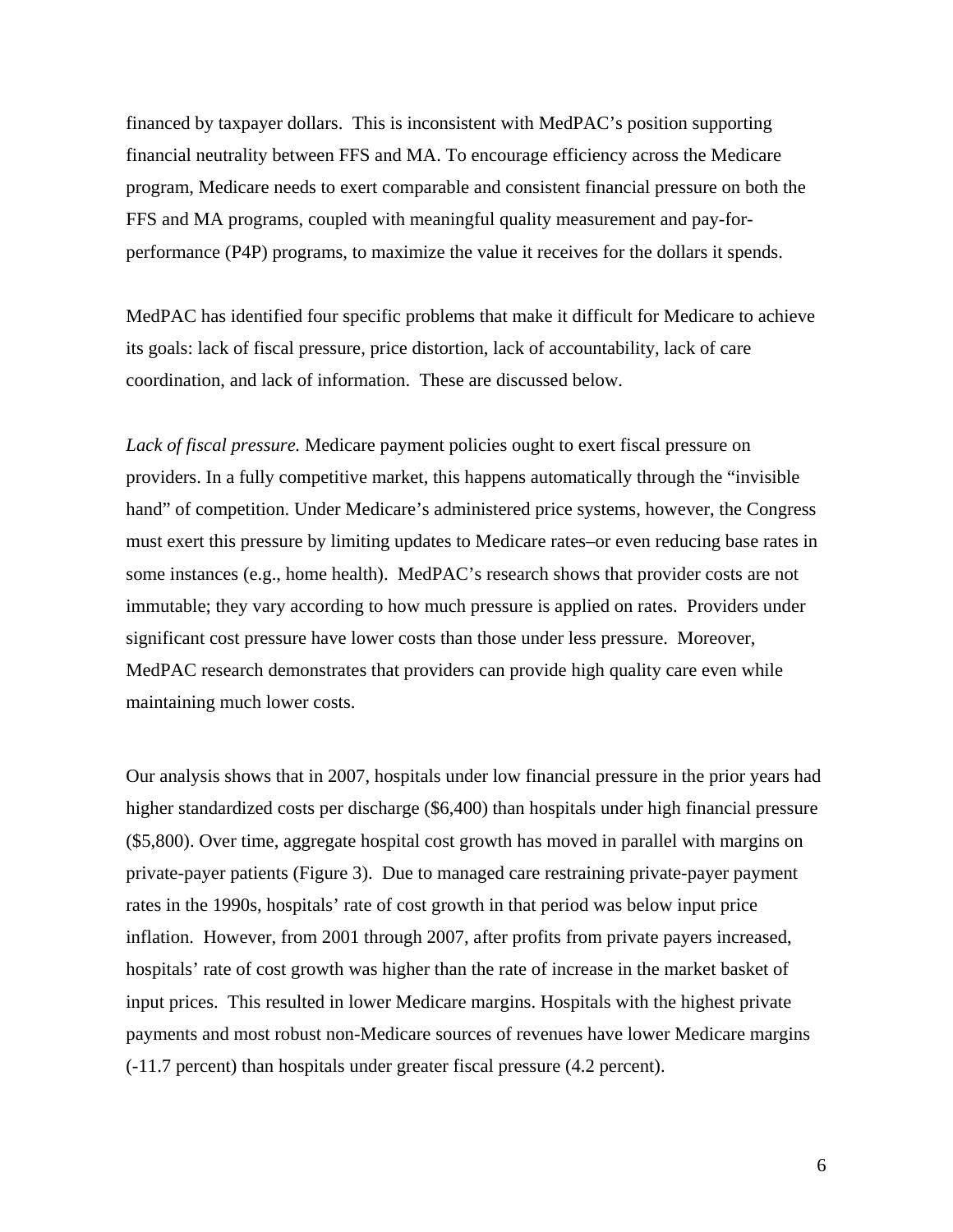



Note: Private-payer margins do not include Medicare Advantage and Medicaid managed care patients. Source: MedPAC analysis of data from the American Hospital Association.

*Price distortion.* Within Medicare's payment systems, the payment rates for individual products and services may not be accurate. Inaccurate payment rates in Medicare's payment systems can lead to unduly disadvantaging some providers and unintentionally rewarding others. For example, under the physician fee schedule, fees are relatively low for primary care and may be too high for specialty care and procedures. This payment system bias has signaled to physicians that they will be more generously paid for procedural, specialty care, and signals providers to generate more volume. In turn, these signals could influence the supply of providers, resulting in oversupply of specialized services and inadequate numbers of primary care providers. In fact, the share of U.S. medical school graduates entering primary care residency programs has declined in the last decade, and internal medicine residents are increasingly choosing to sub-specialize rather than practice as generalists.

Lack of accountability. Providers may provide quality care to uphold professional standards and to have satisfied patients, but Medicare does not hold them accountable for the quality of care they provide. Moreover, providers are not accountable for the full spectrum of care a beneficiary may use; even when they make the referrals that dictate resource use. For example, physicians ordering tests or hospital discharge planners recommending post-acute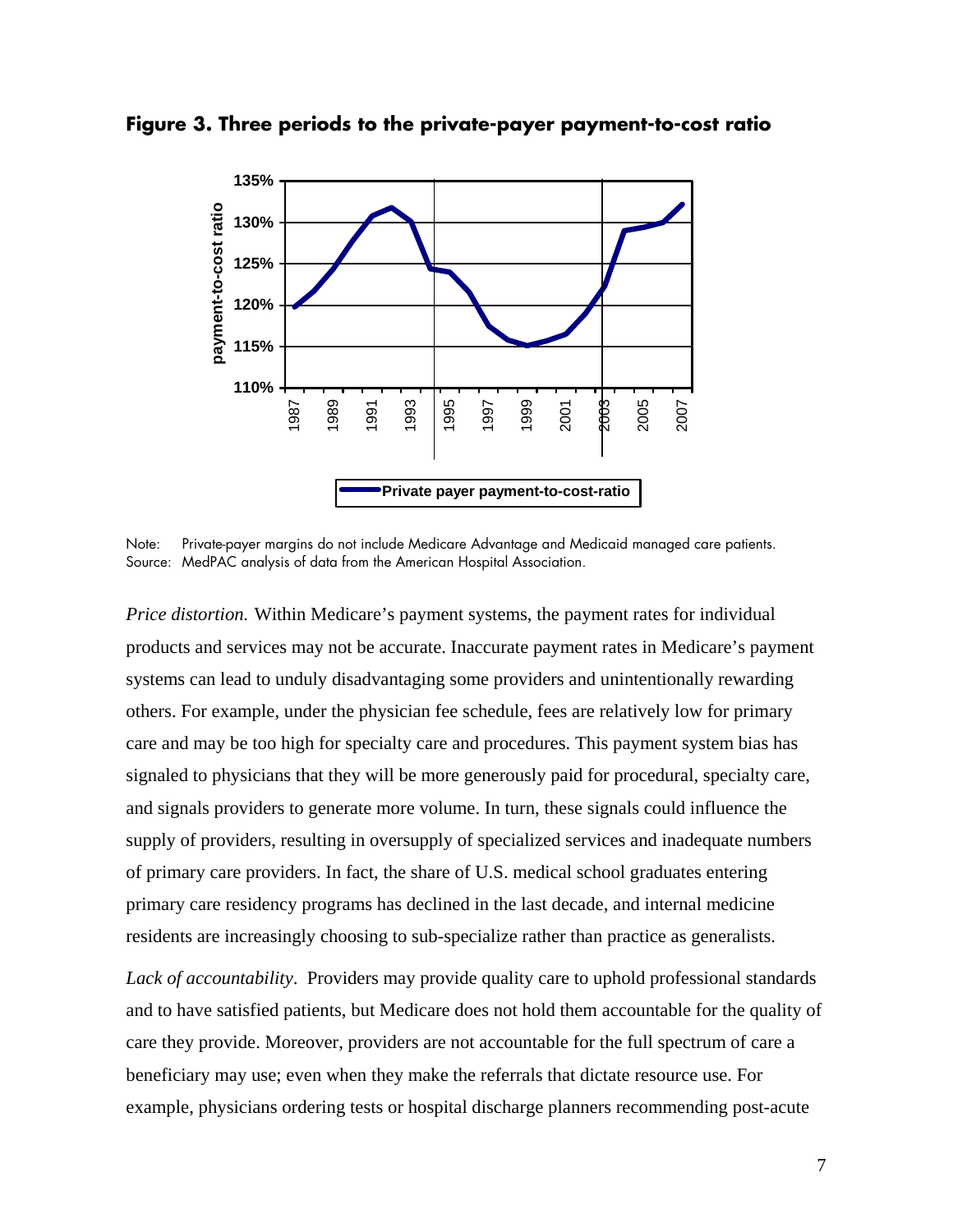care do not have to consider the quality outcomes or the financial implications of the care that other providers may furnish. This fragmentation of care puts the quality of care and efficiency at risk.

*Lack of care coordination.* Growing out of the lack of accountability, there is no incentive for providers to coordinate care. Each provider may treat one aspect of a patient's care without regard to what other providers are doing. There is a focus on procedures and services rather than on the beneficiary's total needs. This becomes a particular problem for beneficiaries with several chronic conditions and for those transitioning between care providers, such as at hospital discharge. Poorly coordinated care may result in patient confusion, over-treatment, duplicative service use, higher spending, and lower quality of care.

*Lack of information and the tools to use it.* Medicare and its providers lack the information and tools needed to improve quality and use program resources efficiently. For example, Medicare lacks quality data from many settings of care, does not have timely cost or market data to set accurate prices, and does not generally provide feedback on resource use or quality scores to providers. Individually, providers may have clinical data, but they may not have that data in electronic form, leaving them without an efficient means to process it or an ability to act on it. Crucial information on clinical effectiveness and standards of care either may not exist or may not have wide acceptance. In this environment, it is difficult to determine what health care treatments and procedures are needed, and thus what resource use is appropriate, particularly for Medicare patients, many of whom have multiple comorbidities. In addition, beneficiaries are now being called on to make complex choices among delivery systems, drug plans, and providers. But information for beneficiaries that could help them choose higher quality providers and improve their satisfaction is just beginning to become available.

# **Commission recommendations to increase efficiency and improve quality**

In previous reports, the Commission has recommended that Medicare adopt tools to surmount barriers to increasing efficiency and improving quality within the current Medicare payment systems. These tools include: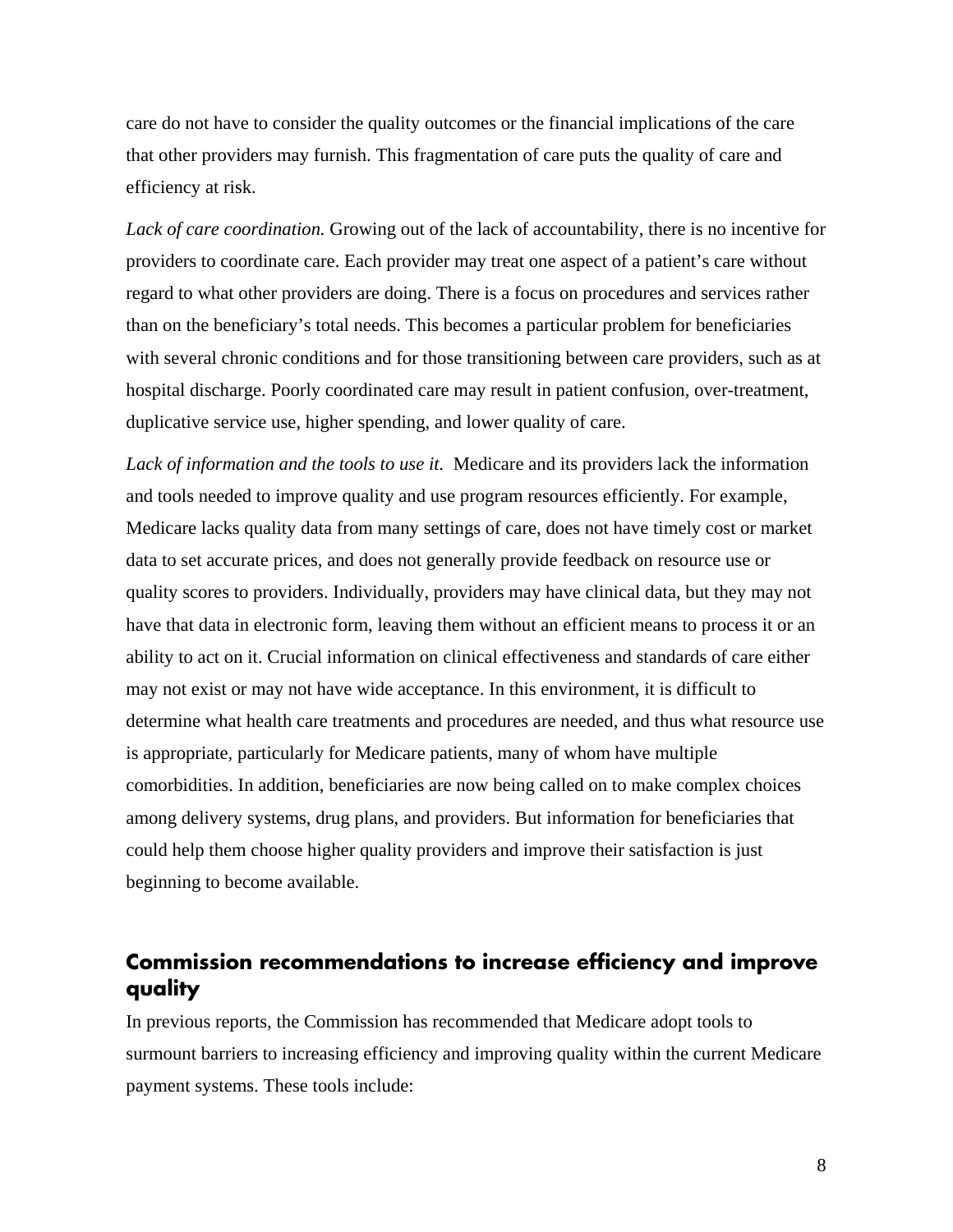- *Creating pressure for efficiency through payment updates.* Although, the update is a somewhat blunt tool for constraining cost growth (updates are the same for all providers in a sector, both those with high costs and those with low costs), constrained updates will create more pressure on those with higher costs. In its March 2009 report, the Commission offers a set of payment update recommendations that exert fiscal pressure on providers to constrain costs. For example, the Commission recommends a zero update for home health agencies in 2010, coupled with an acceleration of payment adjustments due to coding practices, totaling a 5.5 percent cut in home health payments for 2010.
- *Improving payment accuracy within Medicare payment systems*. In our 2005 report on specialty hospitals, the Commission made recommendations to improve the accuracy of DRG payments to account for patient severity. Those recommendations corrected distortions in the payment system that among other things, contributed to the formation of hospitals specializing in the treatment of a limited set of profitable DRGs. In another example, in our June 2008 and March 2009 reports, the Commission recommended increasing fee schedule payments for primary care services furnished by clinicians focused on delivering primary care. This budget-neutral adjustment would redistribute Medicare payments toward those primary care services provided by practitioners physicians, advanced practice nurses, and physician assistants—whose practices focus on primary care. This recommendation recognizes that a well functioning primary care network is essential to help improve quality and control Medicare spending (MedPAC 2008, 2009).
- *Linking payment to quality***.** In a series of reports, we have recommended that Medicare change payment system incentives by basing a portion of provider payment on the quality of care they provide and recommended that the Congress establish a quality incentive payment policy for physicians, Medicare Advantage plans, dialysis facilities, hospitals, home health agencies and skilled nursing facilities. In March 2005, we recommended setting standards for providers of diagnostic imaging studies to enhance the quality of care and help control Medicare spending.
- *Measuring resource use and providing feedback*. In our March 2008 and 2005 reports to the Congress, we recommended that CMS measure physicians' resource use per episode of care over time and share the results with physicians. Those who used comparatively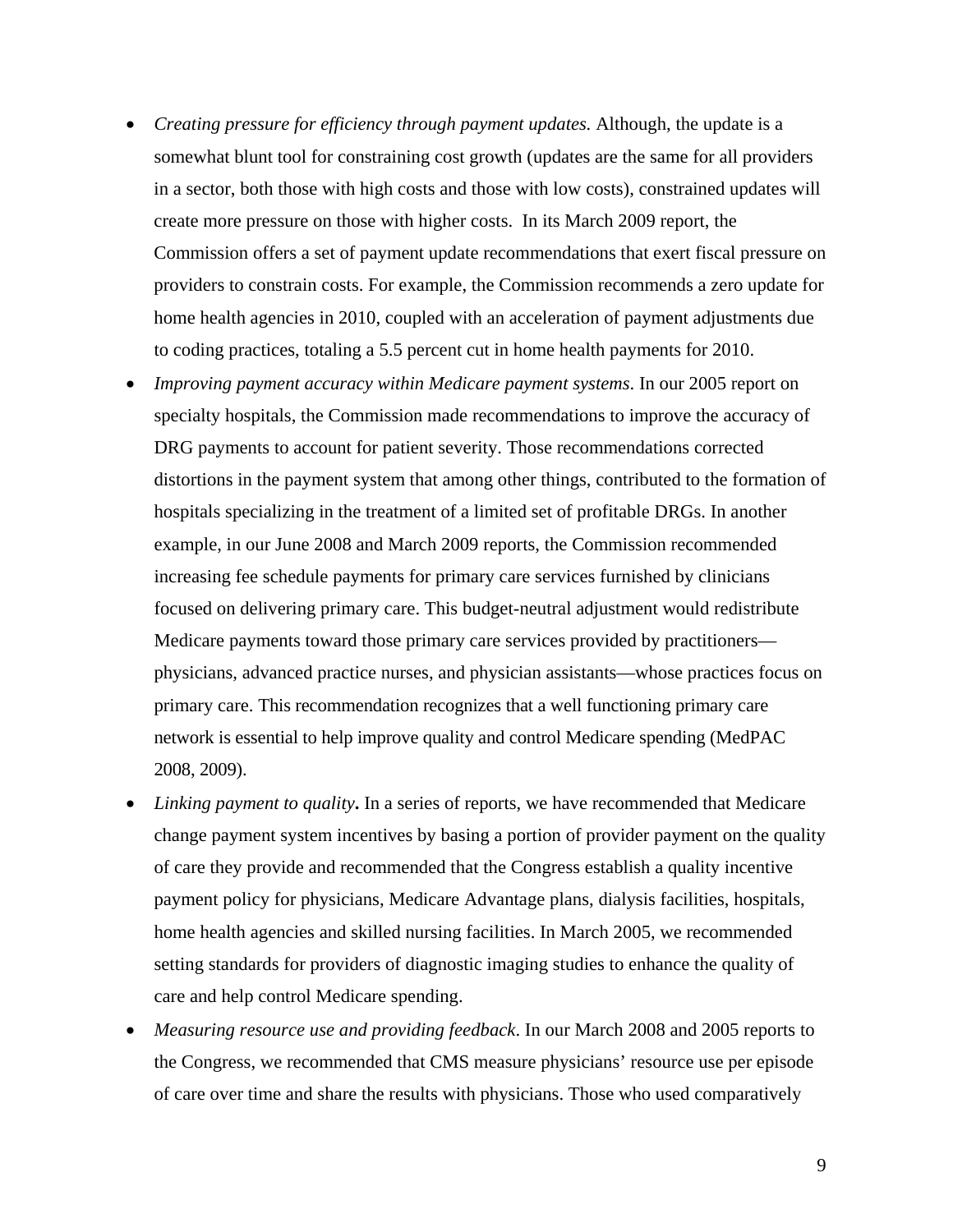more resources than their peers could assess their practice styles and modify them as appropriate.

- *Encouraging the public reporting of provider quality and use of comparativeeffectiveness information.* In our June 2007 report, we found that not enough credible, empirically based information is available for health care providers and patients to make informed decisions about alternative services for diagnosing and treating most common clinical conditions and the Commission recommended that the Congress charge an independent entity to sponsor credible research on comparative effectiveness of health care services and disseminate this information to patients, providers, and public and private payers. We have also recommended public reporting to provide beneficiaries with better information and encourage providers to improve their quality.
- *Creating financial neutrality between the MA and FFS payment systems.* In our June 2005 report, the Commission first recommended reducing overpayments to MA plans by setting the MA benchmarks should 100 percent of Medicare FFS expenditures.

## **The need for more fundamental reform**

The recommendations discussed above would make the current Medicare FFS payment systems function better, but they will not fix the problems inherent in those systems for two reasons. First, they cannot overcome the strong incentives inherent in any fee-for-service system to increase volume, thus it will be difficult to make the program sustainable. Second, they cannot switch the focus to the patient rather than the procedure because they cannot directly reward care coordination or joint accountability that cuts across current payment system "silos," such as the physician fee schedule or the inpatient prospective payment system.

There is evidence that more fundamental reforms could improve the quality of care and potentially lower costs. For example, patient access to high-quality primary care is essential for a well-functioning health care delivery system. Research suggests that reducing reliance on specialty care may improve the efficiency and quality of health care delivery. States with a greater proportion of primary care physicians have better health outcomes and higher scores on performance measures (Baicker and Chandra 2004). Moreover, areas with higher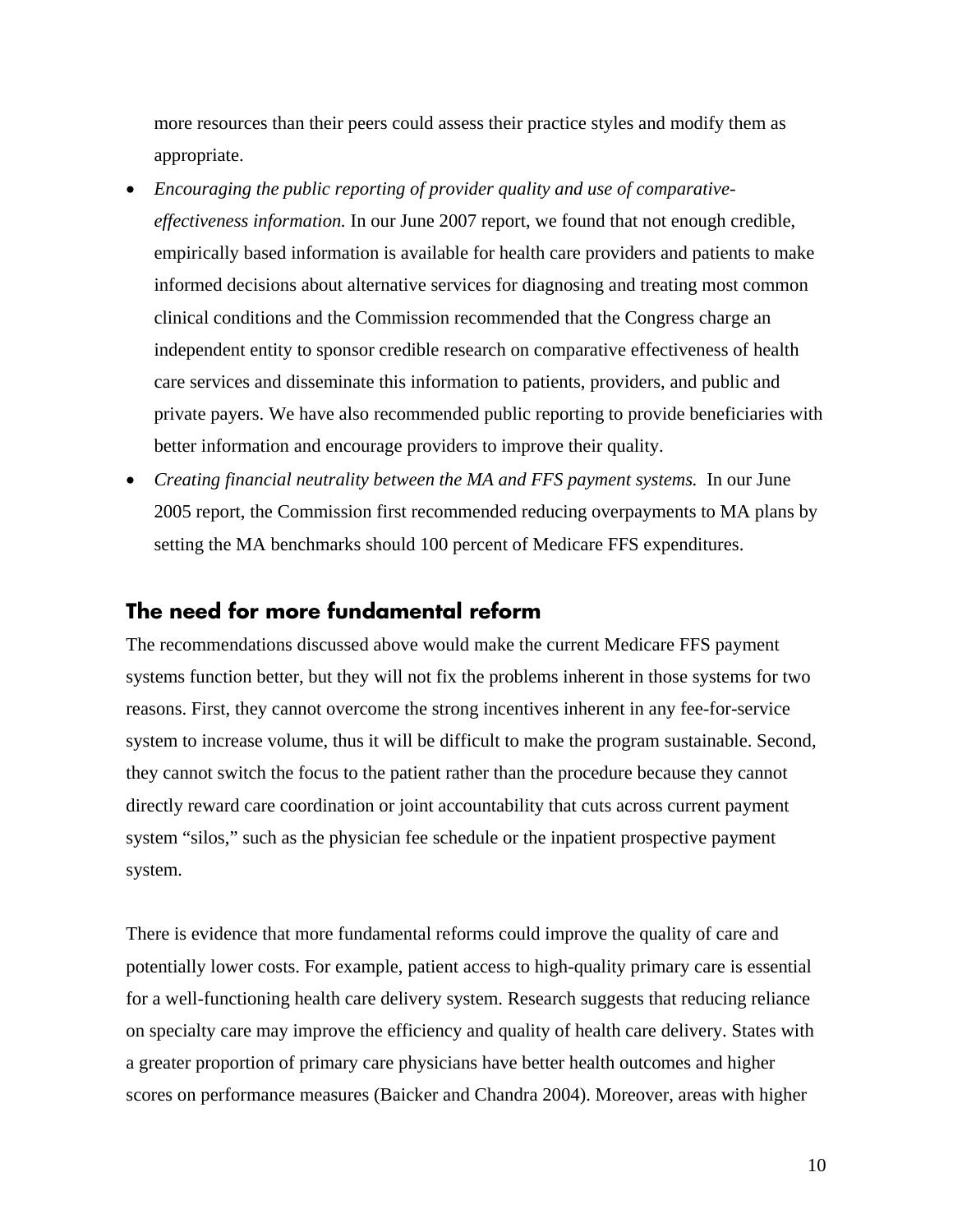rates of specialty care per person are associated with higher spending but not improved access to care, higher quality, better outcomes, or greater patient satisfaction (Fisher et al. 2003, Kravet et al. 2008, Wennberg 2006). Countries with greater dependence on primary care have lower rates of premature deaths and deaths from treatable conditions, even after accounting for differences in demographics and GDP (Starfield and Shi 2002). Changing the balance in the delivery system between primary and specialist care may have high payoffs for Medicare.

Evidence points to other potential reforms:

- *Greater care coordination.* Evidence shows that care coordination can improve quality. As we discussed in our June 2006 report, studies show self management programs, access to personal health records and transition coaches have resulted in improved care or better outcomes such as reduced readmission for patients with chronic conditions.
- *Reducing preventable readmissions.* Savings from preventing readmissions could be considerable. About 18 percent of Medicare hospital admissions result in readmissions with 30 days of discharge, accounting for \$15 billion in spending. The Commission found that Medicare spends about \$12 billion on potentially preventable readmissions.
- *Increasing the use of bundled payments.* The Medicare Participating Heart Bypass Center demonstration of the 1990s found that bundling of hospital DRG payments and inpatient physician payments could increase providers' efficiency and reduce Medicare's costs. Most of the participating sites found that, under a bundled payment, hospitals and physicians reduced laboratory, pharmacy, and ICU spending. Spending on consulting physicians also decreased as did spending for post discharge care. Quality remained high.

## **A direction for payment and delivery system reform**

To increase value for the Medicare program, its beneficiaries, and the taxpayers, we are looking at payment policies that go beyond the current FFS payment system boundaries of scope and time. This new direction would pay for care that spans across provider types and time and would hold providers jointly accountable for the quality of that care and the resources used to provide it. It would create payment systems that reward value and encourage closer provider integration—delivery system reform. For example, if Medicare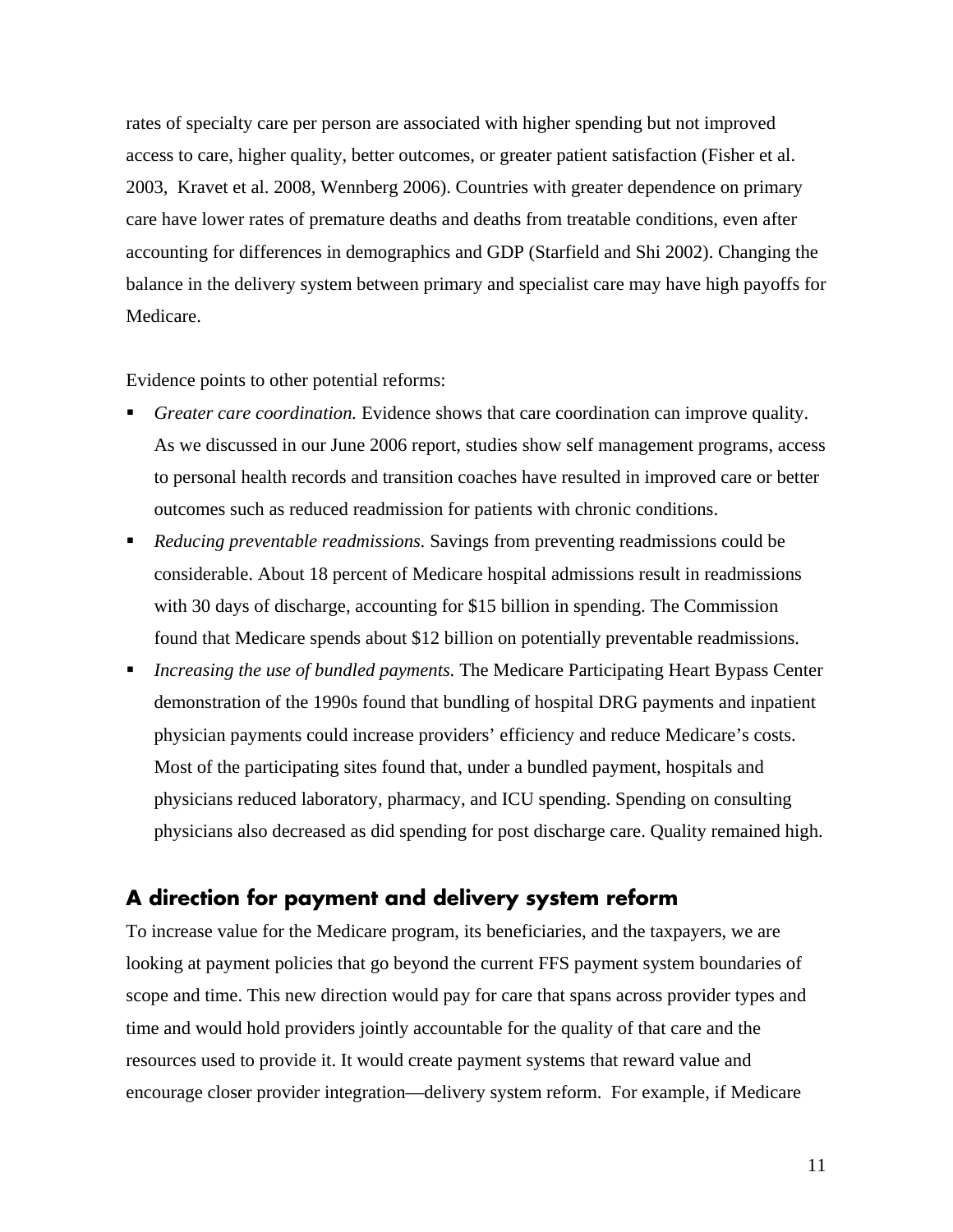held physicians and hospitals jointly responsible for outcomes and resource use, new efficiencies such as programs to avoid readmissions and standardization of operating room supplies could be pursued. In the longer term, joint responsibility could lead to closer integration and development of a more coordinated health care delivery system.

This direction is illustrated in Figure 3. The potential payment system changes shown are not the end point for reform and further reforms could move the payment systems farther away from FFS and toward systems of providers who accept some level of risk, driving further delivery system reform.



**Figure 4. Direction for payment and delivery system reform** 

History has shown that providers will respond to financial incentives. For example, the advent of the inpatient prospective payment system in 1983 led to shorter inpatient lengths of stay and increasing use of post acute care services, physician services have increased as payments have been restrained by volume control mechanisms, and a greater proportion of patients in skilled nursing facilities (SNFs) were given therapy, and more of it, in response to the SNF prospective payment system incentives. Financial incentives can also result in structural changes in the health care delivery system. In the 1990s, the rise of HMO and the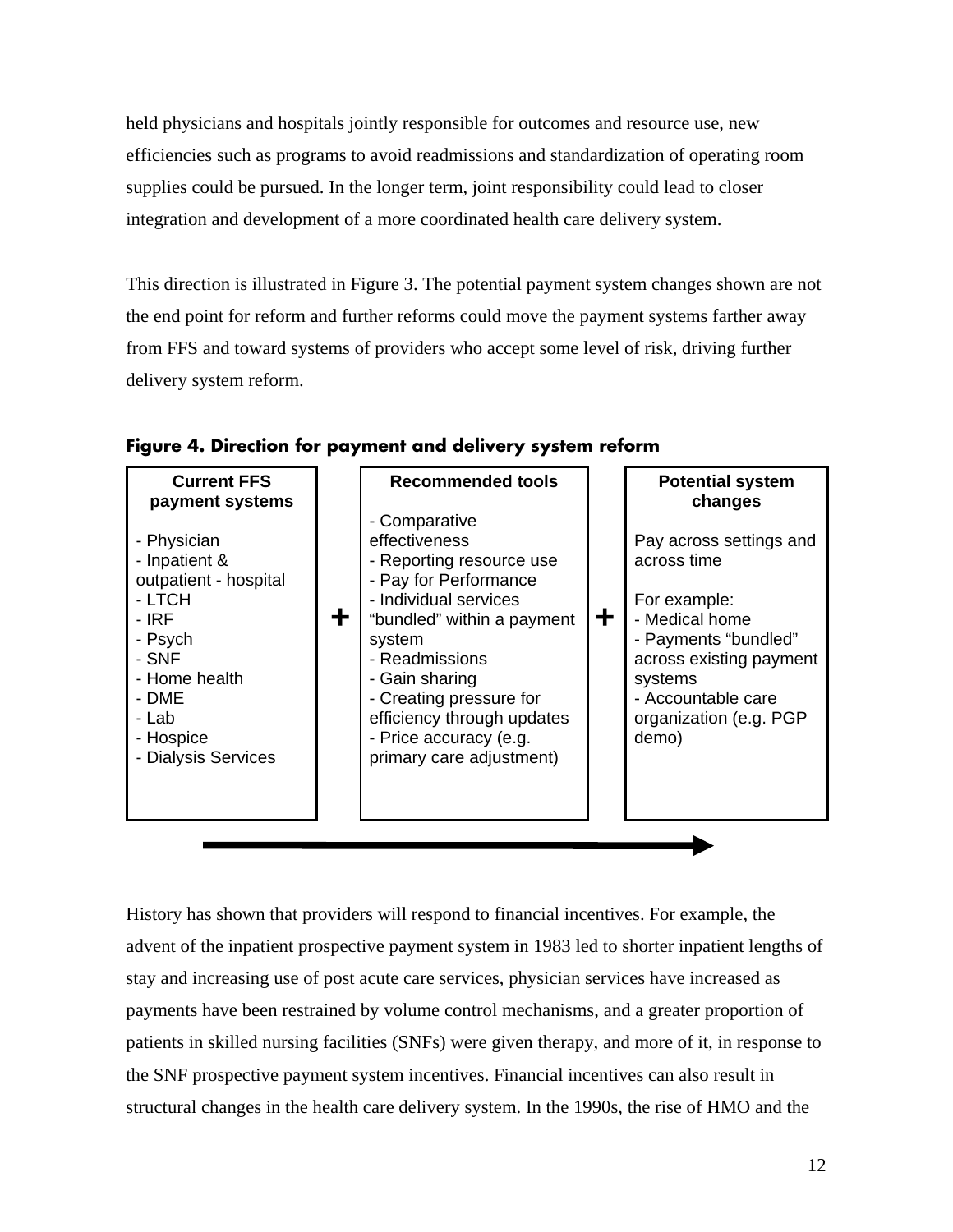prospect of capitation led doctors and hospitals to form physician-hospital organizations whose primary purpose was to allocate capitated payments. Paying differently will motivate providers to interact differently with each other, and, if reforms are carefully designed for joint accountability, to pay more attention to outcomes and costs. To be sure, implementing these changes will not be easy. Changes of this magnitude will undoubtedly be met with opposition from providers and other stakeholders. In addition, the administrative component of the proposed payment system changes will require refinement over time.

## **Recommended system changes**

We discuss three recommendations the Commission has made that might move Medicare in the direction of better coordination and more accountable care: a medical home pilot program, changing payments for hospital readmissions, and bundling of payments for services around a hospital admission.

#### **Medical home**

A medical home is a clinical setting that serves as a central resource for a patient's ongoing care. The Commission considers medical homes to be a promising concept to explore. Accordingly, it recommends that Medicare establish a medical home pilot program for beneficiaries with chronic conditions to assess whether beneficiaries with medical homes receive higher quality, more coordinated care, without incurring higher Medicare spending. Qualifying medical homes could be primary care practices, multispeciality practices, or specialty practices that focus on care for certain chronic conditions, such as endocrinology for people with diabetes. Geriatric practices would be ideal candidates for Medicare medical homes.

In addition to receiving payments for fee-schedule services, qualifying medical homes would receive monthly, per beneficiary payments that could be used to support infrastructure and activities that promote ongoing comprehensive care management. To be eligible for these monthly payments, medical homes would be required to meet stringent criteria including:

 furnish primary care (including coordinating appropriate preventive, maintenance, and acute health services);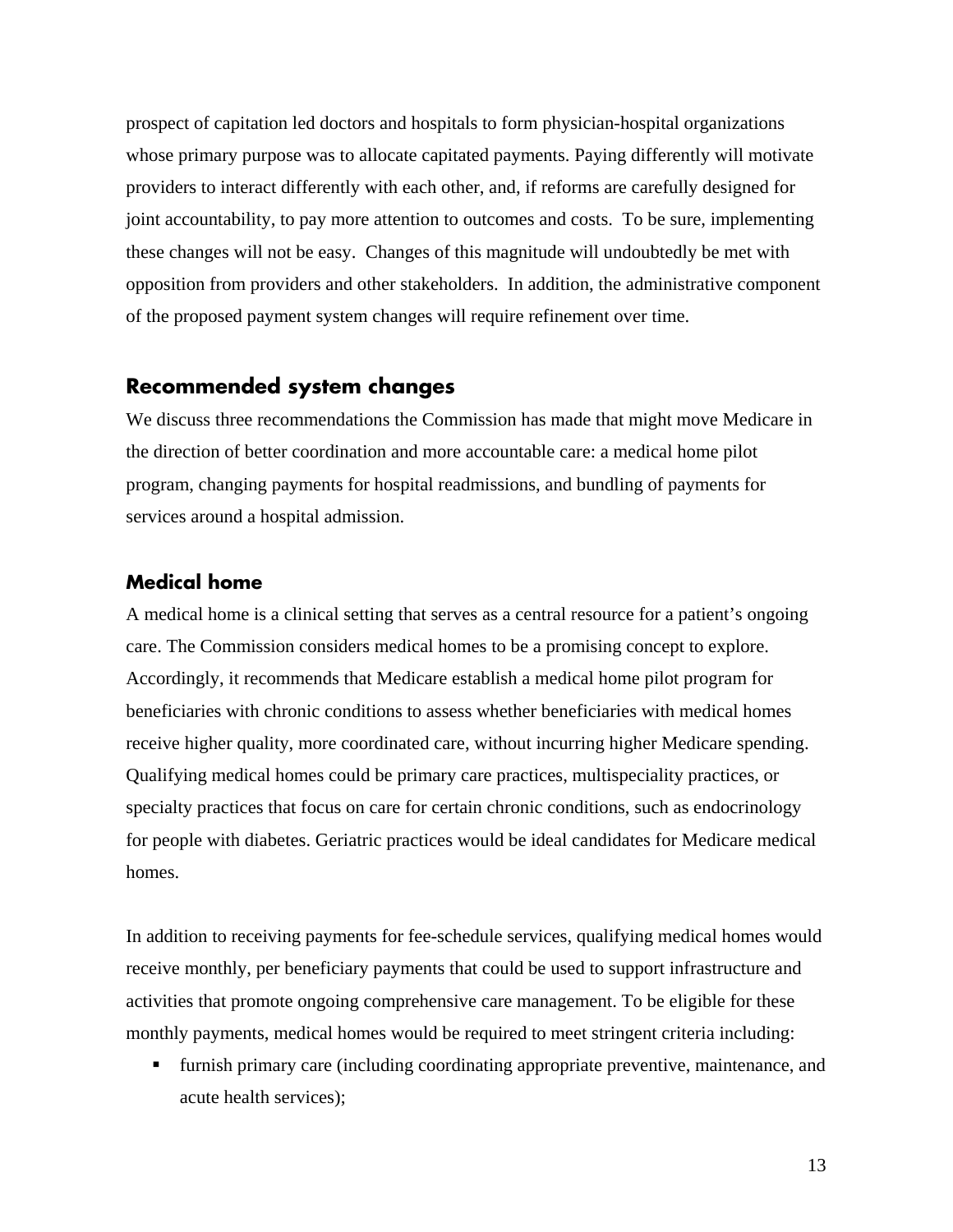- use of a team to conduct care management;
- use health information technology (IT) for active clinical decision support;
- have a formal quality improvement program;
- maintain 24-hour patient communication and rapid access;
- keep up-to-date records of beneficiaries' advance directives; and
- maintain a written understanding with each beneficiary designating the provider as a medical home.

These stringent criteria are necessary to ensure that the pilot evaluates outcomes for the kind of coordinated, timely, high-quality care that has the highest probability to improve cost, quality, and access. The pilot must assess a true intervention rather than care that is essentially business as usual.

In rural areas, the pilot could test the ability for medical homes to provide high-quality, efficient care with somewhat modified structural requirements.

Beneficiaries with multiple chronic conditions would be eligible to participate because they are most in need of improved care coordination. About 60 percent of FFS beneficiaries have two or more chronic conditions. Beneficiaries would not incur any additional cost sharing for the medical home fees. As a basic principle, medical home practitioners would discuss with beneficiaries the importance of seeking guidance from the medical home before obtaining specialty services. Participating beneficiaries would, however, retain their ability to see specialists and other practitioners of their choice. Under the pilot, Medicare should also provide medical homes with timely data on patients' Medicare-covered utilization outside the medical home, including services under Part A, Part B and drugs under Part D.

A medical home pilot provides an excellent opportunity to implement and test physician payfor-performance (P4P) with payment incentives based on quality and efficiency. Under the pilot project, the Commission envisions that the P4P incentives would allow for rewards and penalties based on performance. Efficiency measures should be calculated from spending on Part A, Part B and Part D, and efficiency incentives could take the form of shared savings models similar to those under Medicare's ongoing physician group practice demonstration.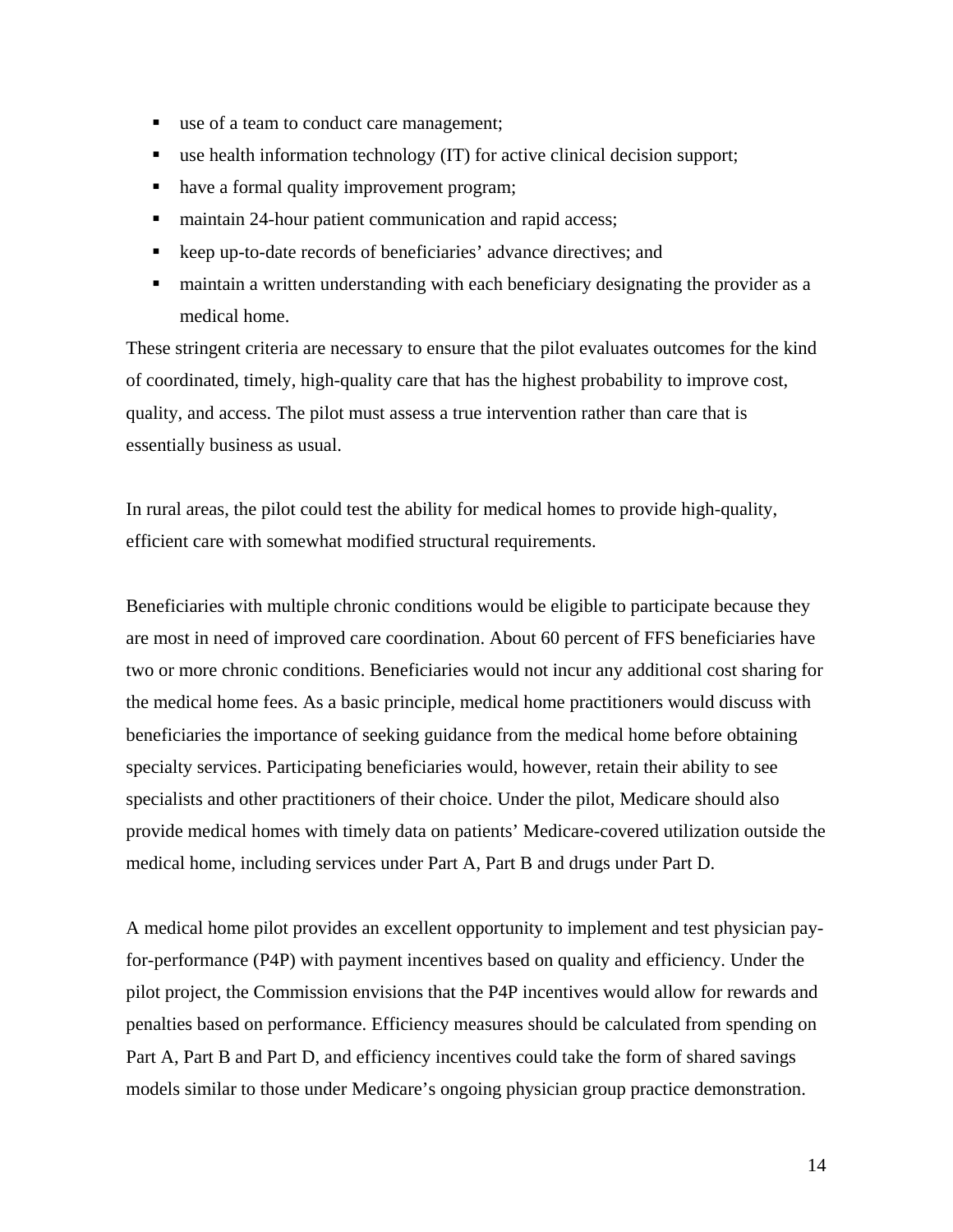Bonuses for efficiency should be available only to medical homes that have first met quality goals and that have a sufficient number of patients to permit reliable spending comparisons. Medical homes that are consistently unable to meet minimum quality requirements would become ineligible to continue participation.

It is imperative that the medical home pilot be on a large enough scale to provide statistically reliable results with a relatively short testing cycle. Additionally, the pilot must have clear and explicit results-based thresholds for determining whether it should be expanded into the full Medicare program or discontinued entirely. Focusing on beneficiaries with multiple chronic conditions and medical homes meeting stringent criteria should provide a good test of the medical home concept.

#### **Readmissions and bundled payments around a hospitalization**

Evidence suggests there is an enormous opportunity to improve care and address the lack of coordination at hospital discharge. Discharge from the hospital is a very vulnerable time for patients, and in particular for Medicare beneficiaries, who often cope with multiple chronic conditions. Often they are expected to assume a self-management role in recovery with little support or preparation. They may not understand their discharge instructions on what medications to take, know whom to call with questions, and know what signs indicate the need for immediate follow-up care. Often they do not receive timely follow-up care and communication between their hospital providers and post-acute care providers is uneven. These disjointed patterns of care can result in poorer health outcomes for beneficiaries and in many cases, the need for additional health care services and expenditures.

The variation in spending around hospitalization episodes suggests lower spending is possible. There is a 65% different in spending on readmissions between hospitals in the top quartile and the average of all hospitals; the top quartile is almost four times higher than the bottom quartile. The spread between high and low use hospitals is even larger than spending for post-acute care. These high-spending hospitals often treat the beneficiaries with the costliest care. Greater coordination of care is needed for this population, and changing incentives around their hospital care could be the catalyst.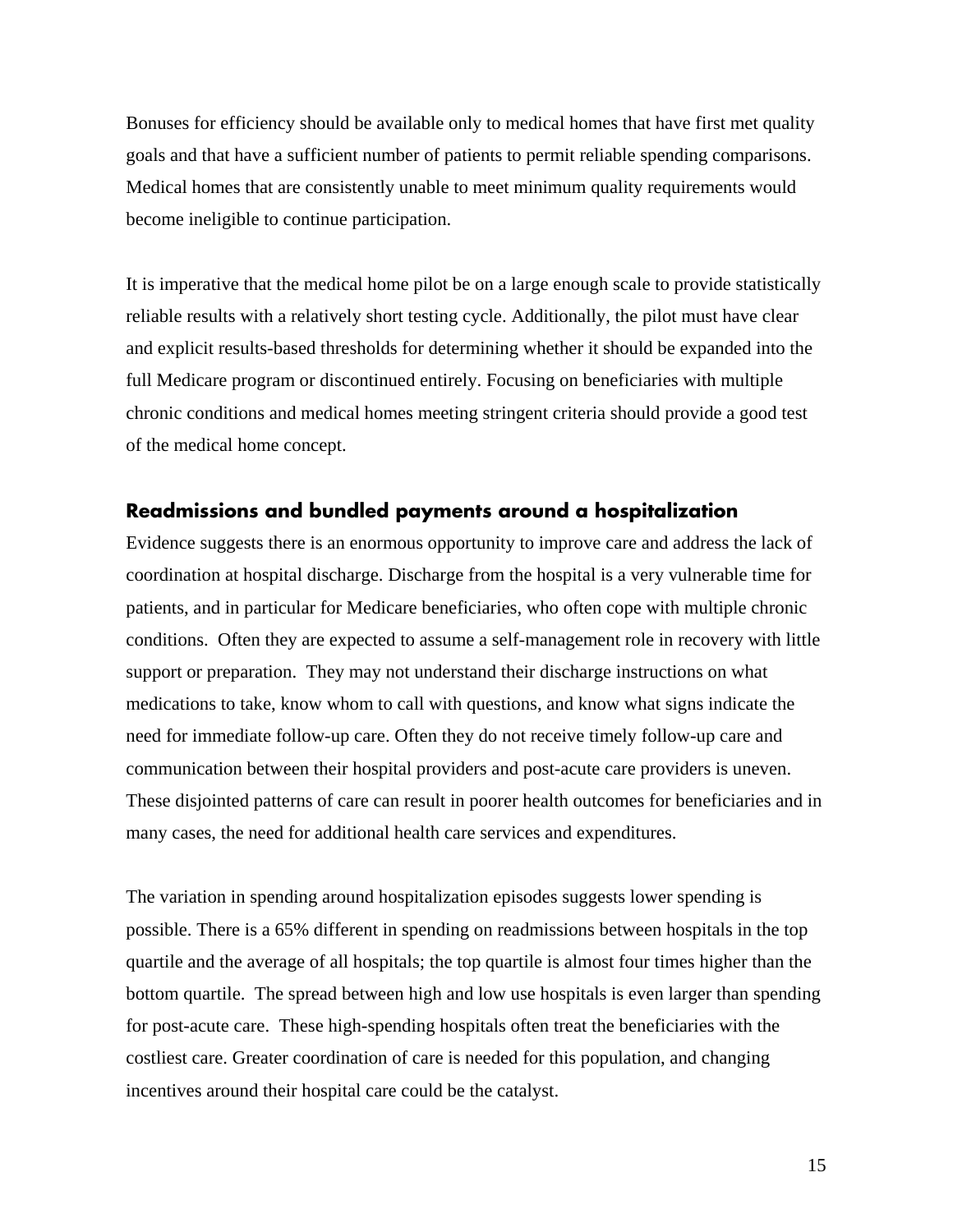How can Medicare policy change the way care is provided? First, the Commission recommends that the Secretary confidentially report to hospitals and physicians information about readmission rates and resource use around hospitalization episodes (e.g., 30 days postdischarge) for select conditions. This information would allow a given hospital and the physicians who practice in it to compare their risk-adjusted performance relative to other hospitals, physicians, and post-acute care providers. Once equipped with this information, providers may consider ways to adjust their practice styles and coordinate care to reduce service use. After two years of confidential disclosure to providers, this information should be publicly available.

Information alone, however, will not likely inspire the degree of change needed. Payment incentives are needed. We have two recommendations—one to change payment for readmissions and one to bundle payments across a hospitalization episode. Either policy could be pursued independently, but the Commission views them as complementary. A change in readmissions payment policy could be a critical step in creating an environment of joint accountability among providers that would, in turn, enable more providers to be ready for bundled payment.

#### **Readmissions**

The Commission recommends changing payment to hold providers financially accountable for service use around a hospitalization episode. Specifically, it would reduce payment to hospitals with relatively high readmission rates for select conditions. Conditions with high volume and high readmissions rates may be good candidates for selection. The Commission recommends that this payment change be made in tandem with a previously recommended change in law (often referred to as gainsharing or shared accountability) to allow hospitals and physicians to share in the savings that result from reengineering inefficient care processes during the episode of care.

Currently, Medicare pays for all admissions based on the patient's diagnosis regardless of whether it is an initial stay or a readmission for the same or a related condition. This is a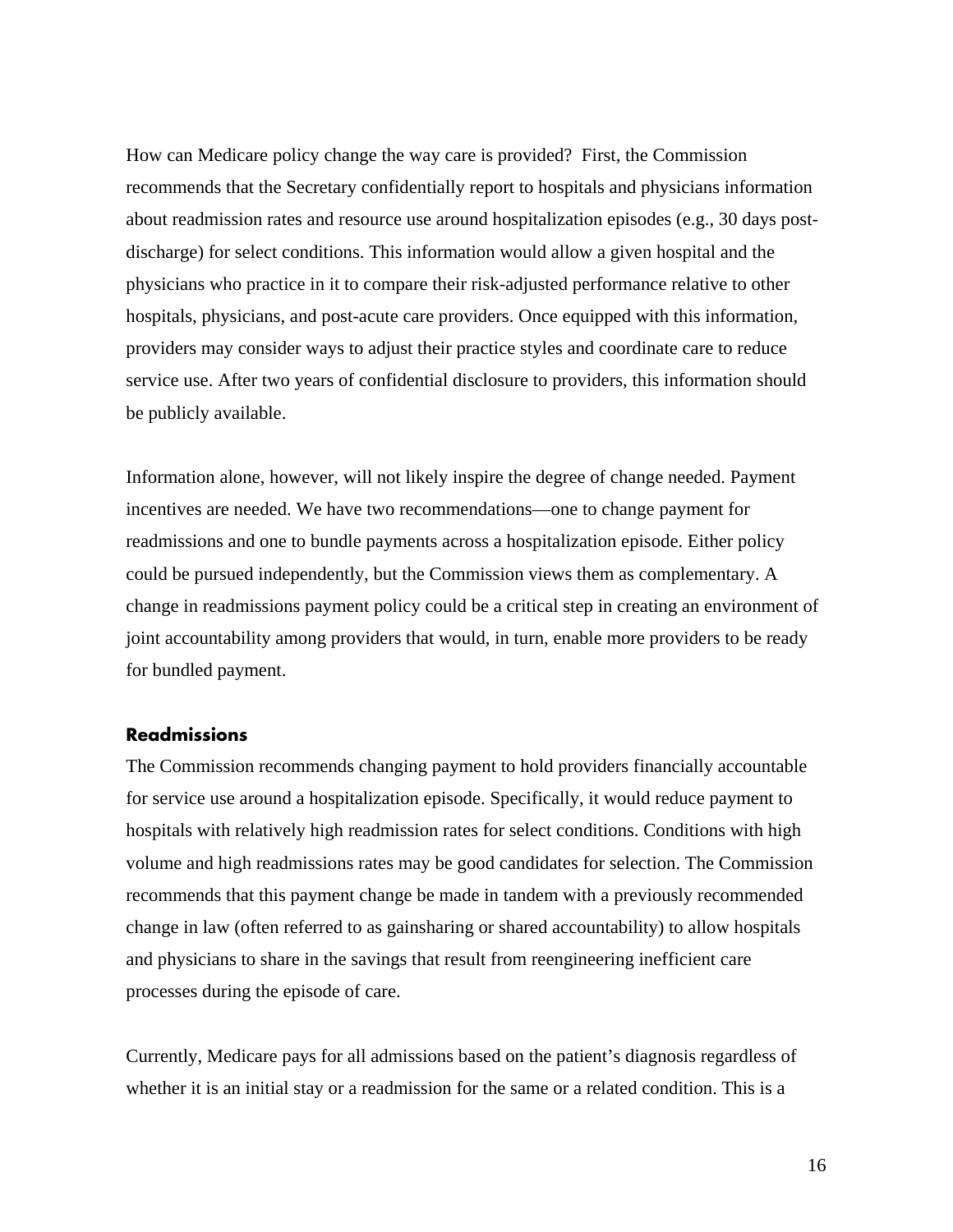concern because we know that some readmissions are avoidable and in fact are a sign of poor care or a missed opportunity to better coordinate care.

Penalizing high rates of readmissions encourages providers to do the kinds of things that lead to good care, but are not reliably done now. For example, the kinds of strategies that appear to reduce avoidable readmissions include preventing adverse events during the admission, reviewing each patient's medications at discharge for appropriateness, and communicating more clearly with beneficiaries about their self-care at discharge. In addition, hospitals, working with physicians, can better communicate with providers caring for patients after discharge and help facilitate patient's follow-up care.

Spending on readmissions is considerable. We have found that Medicare spends \$15 billion on all-cause readmissions and \$12 billion if we exclude certain readmissions, for example, those that were planned or for situations such as unrelated traumatic events occurring after discharge. Of this \$12 billion, some is spent on readmissions that were avoidable and some on readmissions that were not. To target policy to avoidable readmissions, Medicare could compare hospitals' rates of potentially preventable readmissions and penalize those with high rates. The savings from this policy would be determined by where the benchmark that defines a high rate is set, the size of the penalty, the number and type of conditions selected, and the responsiveness of providers.

The Commission recognizes that hospitals need physician cooperation in making practice changes that lead to a lower readmission rate. Therefore, hospitals should be permitted to financially reward physicians for helping to reduce readmission rates. Sharing in the financial rewards or cost savings associated with reengineering clinical care in the hospital is called gainsharing or, shared accountability. Allowing hospitals this flexibility in aligning incentives could help them make the goal of reducing unnecessary readmissions a joint one between hospitals and physicians. As discussed in a 2005 MedPAC report to the Congress, shared accountability arrangements should be subject to safeguards to minimize the undesirable incentives potentially associated with these arrangements. For example,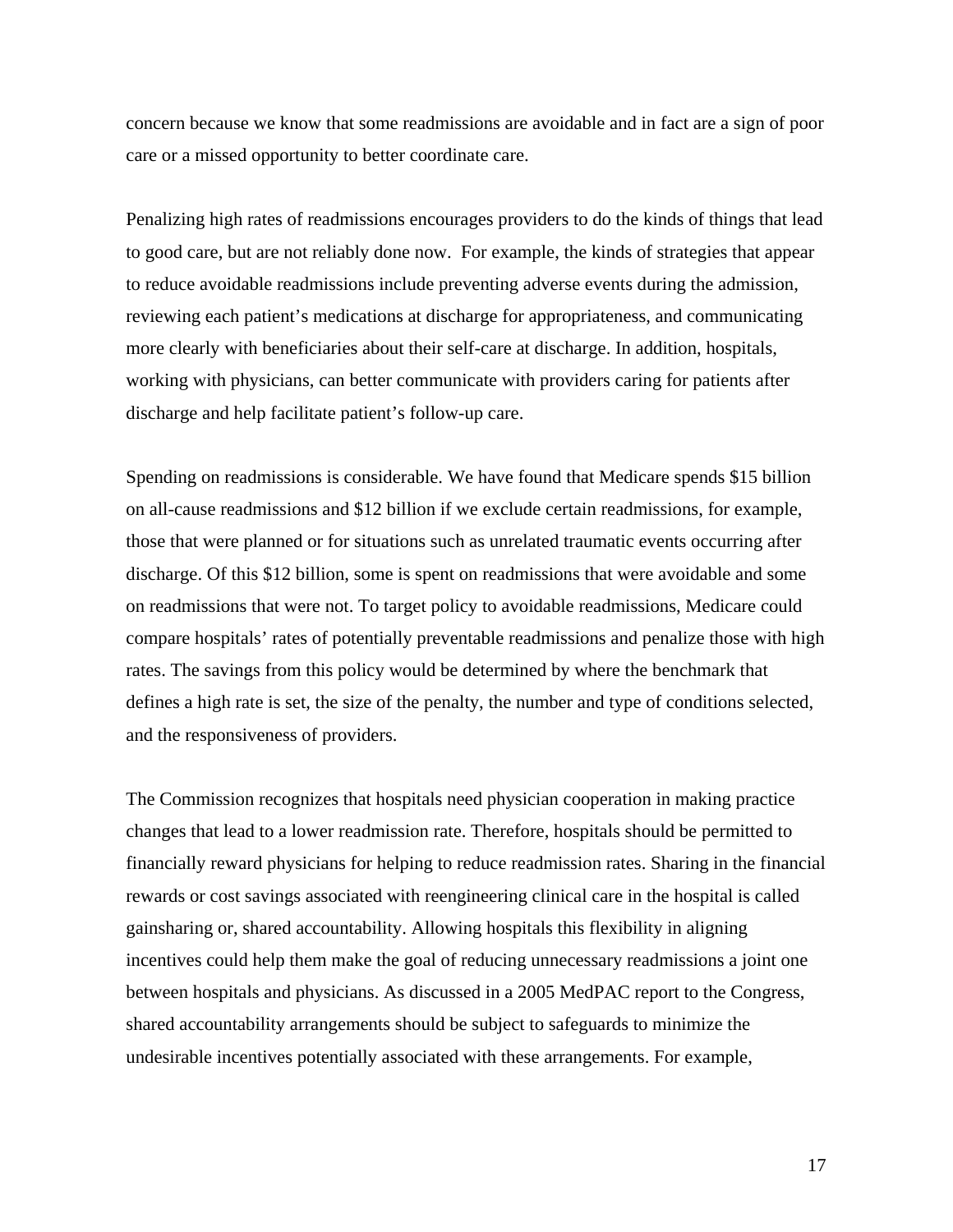physicians who participate should not be rewarded for increasing referrals, stinting on care, or reducing quality.

#### **Bundled payments for care over a hospitalization episode**

Under bundled payment, Medicare would pay a single provider entity an amount intended to cover the costs of providing the full range of care needed over the hospitalization episode. Because we are concerned about care transitions and creating incentives for coordination at this juncture, the hospitalization episode should include time post-discharge (e.g., 30 days). With the bundle extending across providers, providers would not only be motivated to contain their own costs but also have a financial incentive to better collaborate with their partners to improve their collective performance. Providers involved in the episode could develop new ways to allocate this payment among themselves. Ideally, this flexibility gives providers a greater incentive to work together and to be mindful of the impact their service use has on the overall quality of care, the volume of services provided, and the cost of providing each service. In the early 1990s, Medicare conducted a successful demonstration of a combined physician–hospital payment for coronary artery bypass graft admissions, showing that costs per admission could be reduced without lowering quality.

The Commission recommends that CMS conduct a voluntary pilot program to test bundled payment for all services around a hospitalization for select conditions. Candidate conditions might be those with high costs and high volumes. This pilot program would be concurrent with information dissemination and a change in payment for high rates of readmissions.

Bundled payment raises a wide set of implementation issues. It requires not only that Medicare create a new payment rate for a bundle of services but also that providers decide how they will share the payment and what behavior they will reward. A pilot allows CMS to resolve the attendant design and implementation issues, while giving providers who are ready the chance to start receiving a bundled payment.

The objective of the pilot should be to determine whether bundled payment for all covered services under Part A and Part B associated with a hospitalization episode (e.g., the stay plus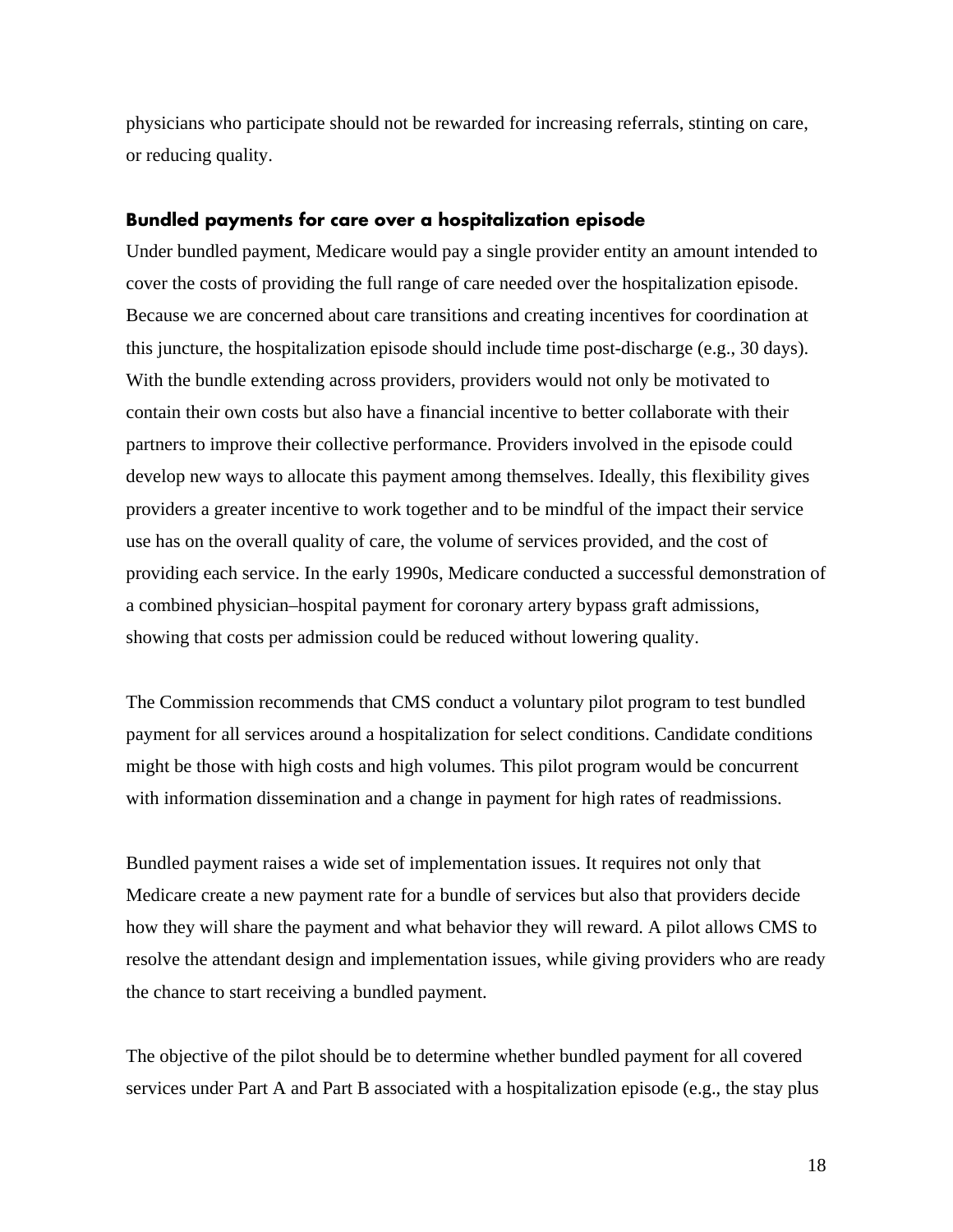30 days) improves coordination of care, reduces the incentive for providers to furnish services of low value, improves providers' efficiency, and reduces Medicare spending while not otherwise adversely affecting the quality of care. The pilot should begin applying payment changes to only a selected set of medical conditions.

## **Conclusion**

The process of reform should begin as soon as possible—reform will take many years and Medicare's financial sustainability is deteriorating. That deterioration can be traced in part to the dysfunctional delivery system that the current payment systems have helped to create. Those payment systems must be fundamentally reformed, and the recommendations we have made are a first step on that path. They are, however, only a first step; they fall far short of being a "solution" for Medicare's long-term challenges. MedPAC will consider other options, beginning with the evaluation of accountable care organizations (ACOs) at our March and April meetings. In addition, MedPAC will consider steps to alter the process by which payment reforms are developed and implemented, with the goals of accelerating that process as far as possible. I thank the Committee for its attention, and look forward to working with you to reform Medicare's payment systems and help bring the health care delivery system into the  $21<sup>st</sup>$  century.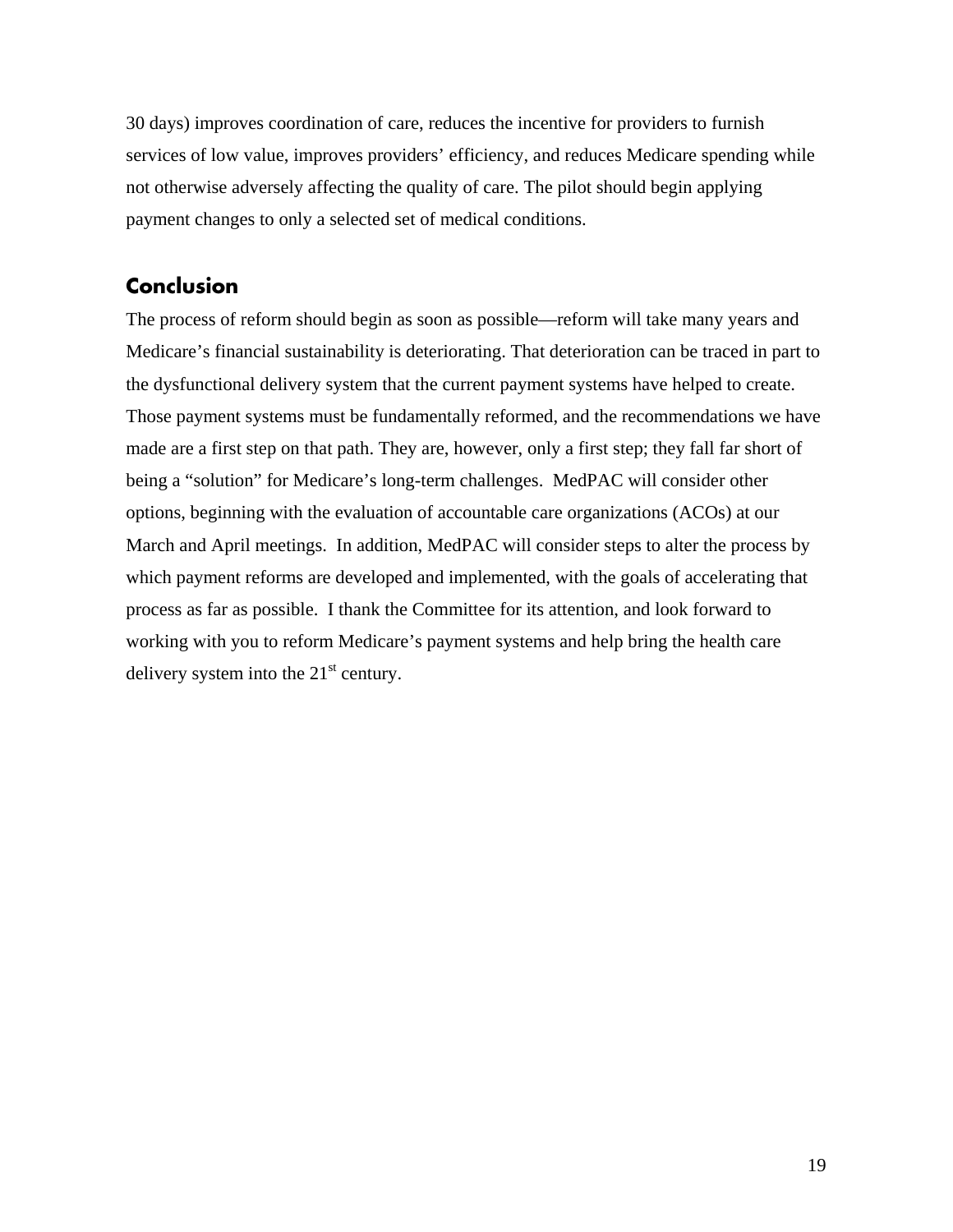# **References**

Baicker, K., and A. Chandra. 2004. Medicare spending, the physician workforce, and beneficiaries' quality of care. *Health Affairs* (April): 184–196.

BNA. U.S. Health Care Spending Reached \$2.4 Trillion in 2008, CMS Report Says. *BNA*  (February 24, 2009).

Davis, K., and C. Schoen, 2007. State health system performance and state health reform. Health Affairs Web Exclusive (September 18): w664–w666.

Fisher, E., D. Wennberg, T. Stukel, et al. 2003a. The implications of regional variations in Medicare spending. Part 1: The content, quality, and accessibility of care. *Annals of Internal Medicine* 138, no. 4 (February 18): 273–287.

Fisher, E., D. Wennberg, T. Stukel, et al. 2003b. The implications of regional variations in Medicare spending. Part 2: Health outcomes and satisfaction with care. *Annals of Internal Medicine* 138, no. 4 (February 18): 288–298.

Institute of Medicine. 2001a. *Crossing the quality chasm: A new health system for the 21st century.* Washington, DC: National Academy Press.

Kravet, S., Andrew D. Shore, Redonda Miller, et al. 2008. Health care utilization and the proportion of primary care physicians. *American Journal of Medicine* 121, no. 2: 142–148.

Medicare Payment Advisory Commission. 2005. *Issues in a Modernized Medicare Program.* Washington, DC: MedPAC.

Medicare Payment Advisory Commission. 2008. *Delivery system reform.* Washington, DC: MedPAC.

Medicare Payment Advisory Commission. 2009. *Medicare payment policy.* Washington, DC: MedPAC.

McGlynn, E. A., S. M. Asch, J. Adams, et al. 2003. The quality of health care delivered to adults in the United States. *New England Journal of Medicine* 348, no. 26 (June 26): 2635– 2645.

Schoen, C., K. Davis, S. K. H. How, et al. 2006. U.S. health system performance: A national scorecard. *Health Affairs Web Exclusives* (September 20): W457–W475.

Starfield, B., and L. Shi. 2002. Policy relevant determinants of health: An international perspective. *Health Policy* 60: 201–218.

Wennberg, J. E., E. S. Fisher, and J. S. Skinner. 2002. Geography and the debate over Medicare reform. *Health Affairs Web Exclusives* Suppl. (July–December): W96–W114.